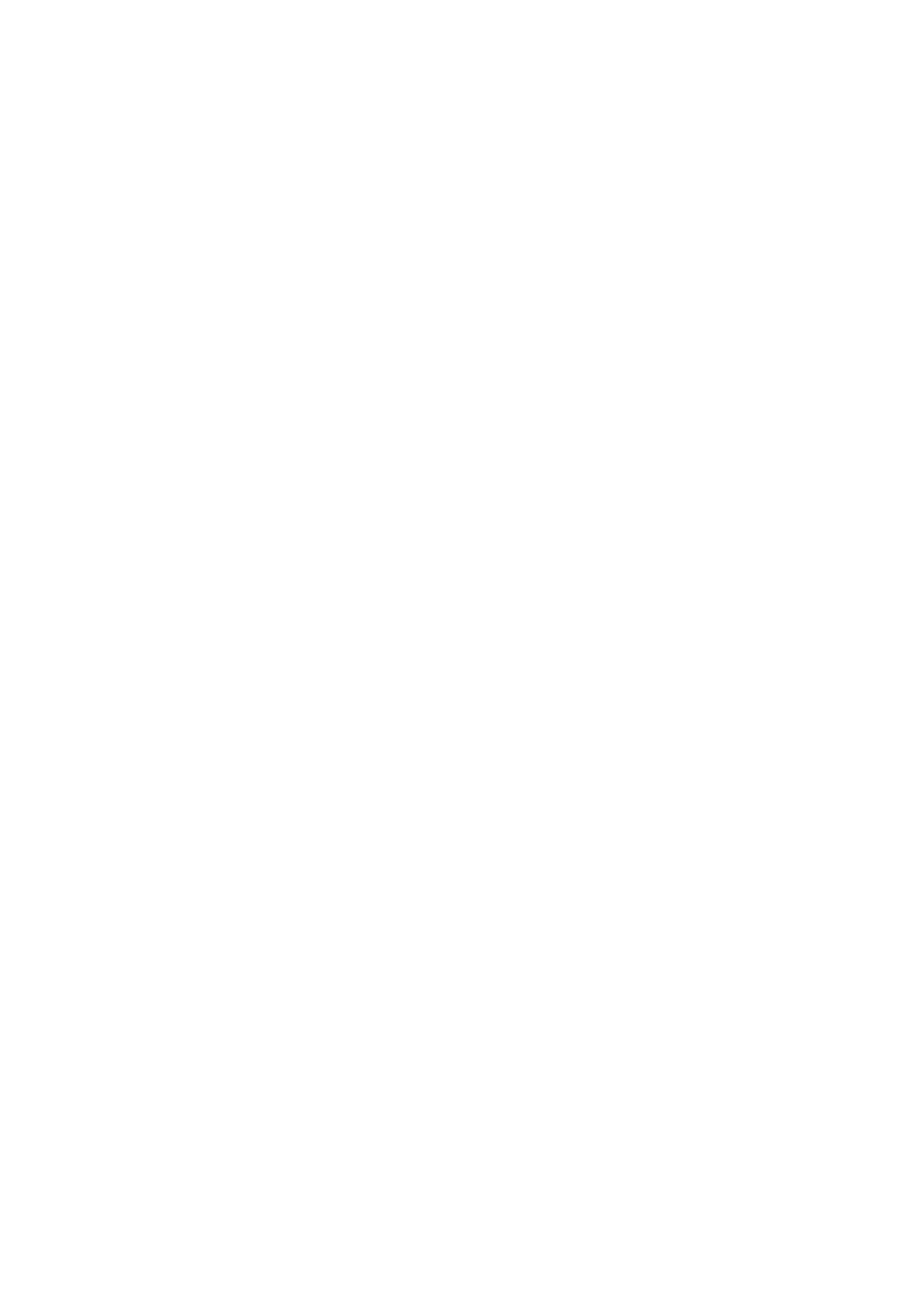#### **1 Welcome**

The Chairperson opened the meeting and welcomed those present.

#### **2 Apologies**

Resolution number WTK/2014/143

MOVED by Chairperson S Coney, seconded by Member NR Henderson:

Accepts the apology from Member Saffron Toms for absence.

#### **CARRIED**

#### **3 Declaration of Interest**

Members were reminded of the need to be vigilant to stand aside from decision making when a conflict arises between their role as a member and any private or other external interest they might have.

Specifically members are asked to identify any new interests they have not previously disclosed, an interest that might be considered as a conflict of interest with a matter on the agenda.

At its meeting on 28 November 2013, the Waitakere Ranges Local Board resolved (resolution number WTK/2010/5) to record any possible conflicts of interest in a register.

#### *Register*

| <b>Board Member</b>     | <b>Organisation / Position</b>                                           |
|-------------------------|--------------------------------------------------------------------------|
| Sandra Coney            | • Waitemata District Health Board – Elected<br>Member                    |
|                         | • Women's Health Action Trust - Patron                                   |
| Neil Henderson          | • Portage Trust – Elected Member                                         |
|                         | West Auckland Trust Services (WATS) Board -<br>Trustee/Director          |
|                         | • Weedfree Trust – Employee                                              |
| <b>Greg Presland</b>    | Portage Trust - Elected Member                                           |
|                         | Lopdell House Development Trust - Trustee                                |
|                         | Titirangi Residents & Ratepayers Group -<br><b>Committee Member</b>      |
| <b>Steve Tollestrup</b> | Waitakere Licensing Trust - Elected Member<br>$\bullet$                  |
|                         | Community Waitakere - Trustee                                            |
|                         | West Auckland Trust Services (WATS) Board -<br>Trustee/Director          |
| <b>Saffron Toms</b>     | <b>NIL</b>                                                               |
| <b>Denise Yates</b>     | • Ecomatters Environment Trust - Deputy Chair                            |
|                         | Keep Waitakere Beautiful Trust - Board<br>Member                         |
|                         | • Huia-Cornwallis Ratepayers & Residents<br>Association - Co-chairperson |
|                         | Charlotte Museum Trust - Trustee                                         |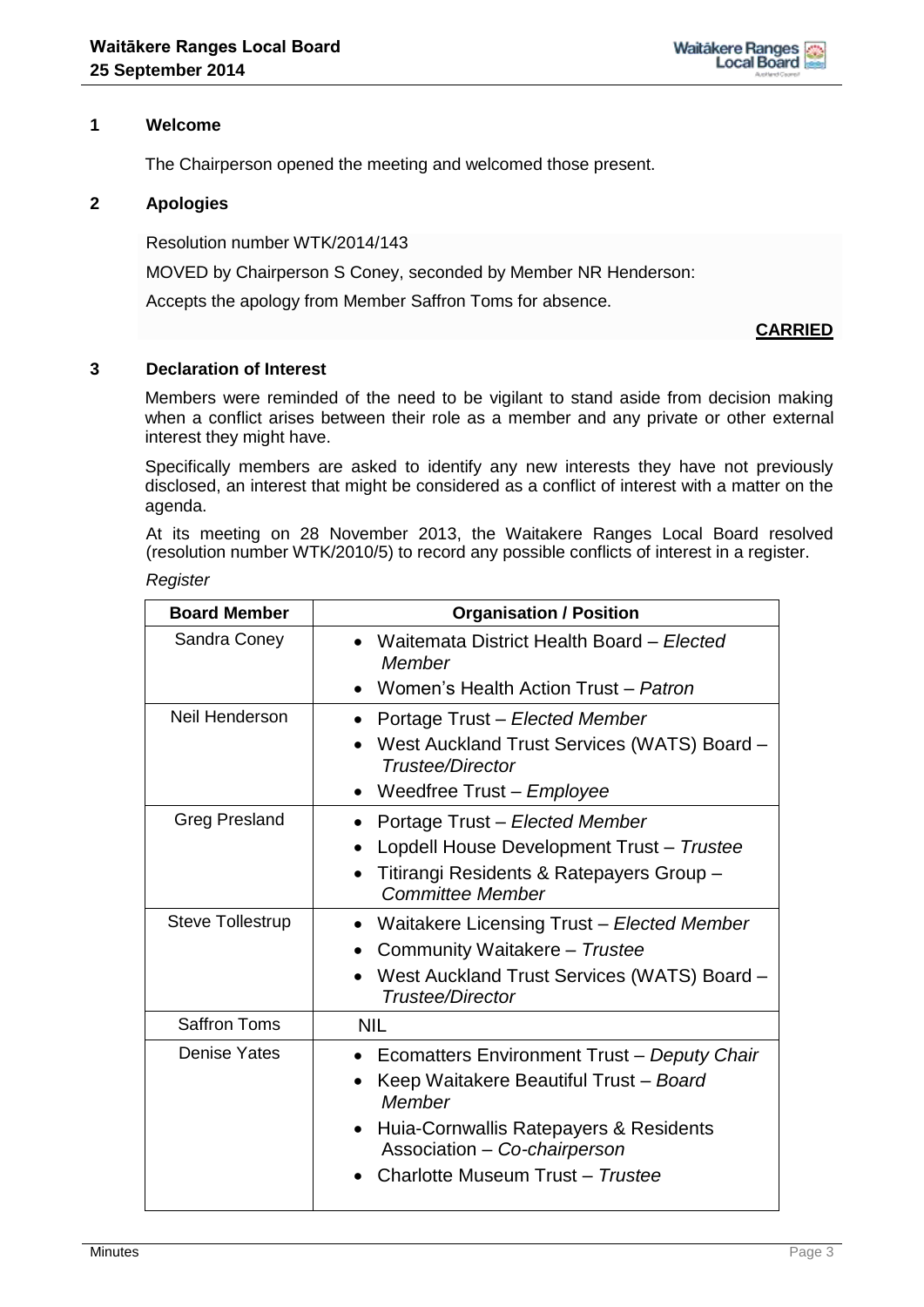#### **Member appointments**

Board members are appointed to the following bodies. In these appointments the board members represent Auckland Council.

| <b>Board Member</b> | <b>Organisation / Position</b>                                                          |
|---------------------|-----------------------------------------------------------------------------------------|
| Sandra Coney        | • Friends of Arataki Incorporated – Trustee                                             |
| Neil Henderson      | • Friends of Arataki Incorporated – Trustee<br>• Living Cell Technologies Animal Ethics |
|                     | Committee - Member                                                                      |
| <b>Saffron Toms</b> | • Ark in the Park - Governance Group Member                                             |

#### **4 Confirmation of Minutes**

Resolution number WTK/2014/144

MOVED by Chairperson S Coney, seconded by Member SR Tollestrup:

#### **That the Waitākere Ranges Local Board:**

**a) Confirm the ordinary minutes of its meeting, held on Thursday, 11 September 2014, as a true and correct record.**

#### **CARRIED**

#### **5 Leave of Absence**

There were no leaves of absence.

#### **6 Acknowledgements**

There were no acknowledgements.

#### **7 Update from Ward Councillors**

Secretarial Note: Deputy Mayor Penny Hulse gave an update after Item 16 and an apology from Councillor Linda Cooper for absence was noted.

#### **8 Deputations**

There were no deputations.

#### **9 Public Forum**

## **9.1 Nigel Mark-Brown – Piha Coastcare (item 15 on agenda)**

Spoke to the board on the Piha Dune Management and requesting the board to endorsed the Dune Management Plan version 2 – October 2013.

### **9.2 Paul Shanks – Surfbreak Protection (item 15 on agenda)**

Spoke to the board on the loss of wave and asked to stop Beachcare at South Piha

#### **9.3 Phil Wallis (item 15 on agenda)**

Spoke to the board on extensive work has been conducted before Dune report completed, the lack of proper consultation and danger to beach uses.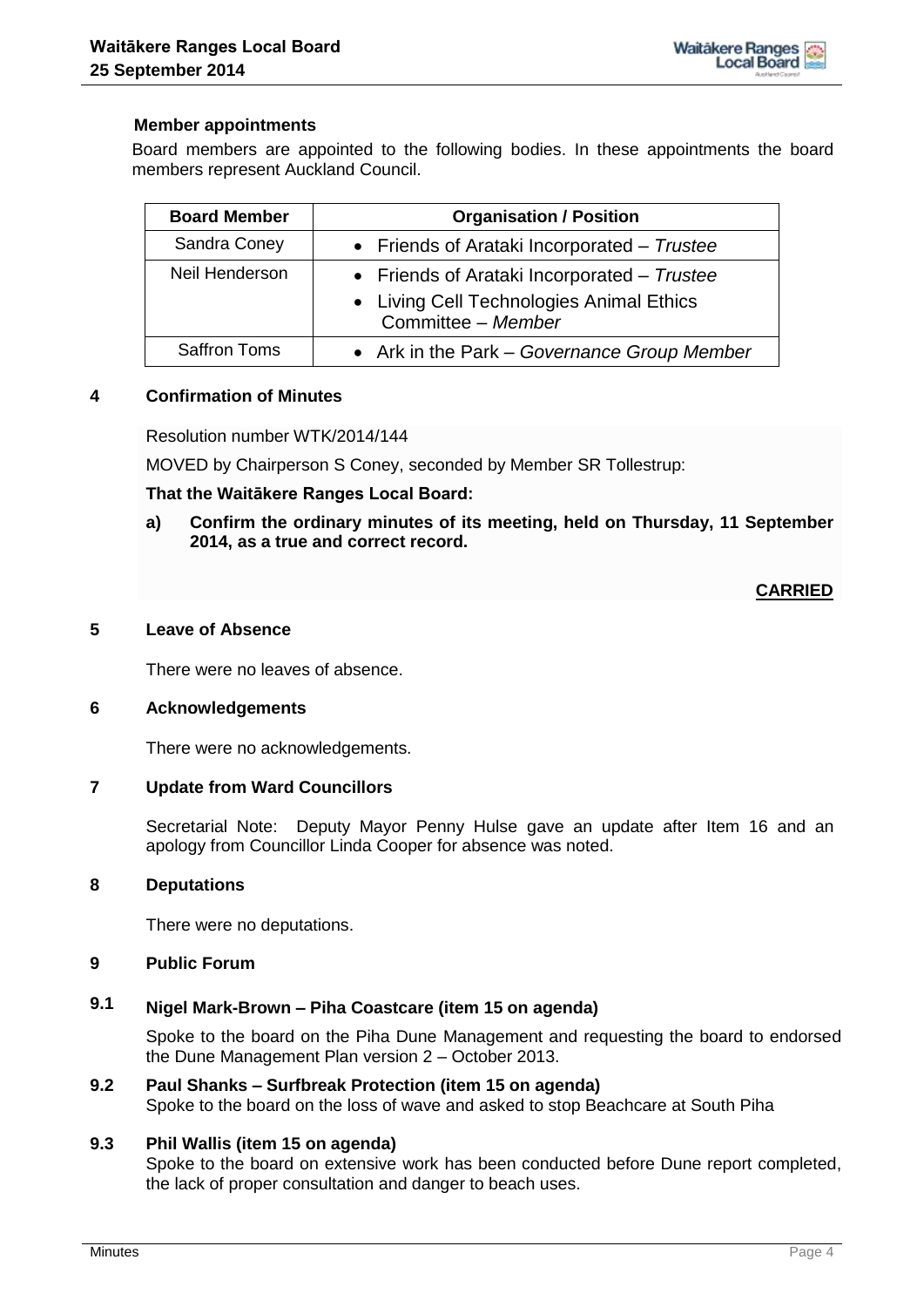

#### **9.4 Bobbie Caroll (item 15 on agenda)**

Requesting that the board endorsed the Dune report and requests for installation of microphones in the WRLB boardroom. Resolution number WTK/2014/145

MOVED by Deputy Chairperson DA Yates, seconded by Member GB Presland:

#### **That the Waitākere Ranges Local Board:**

**a) Receives the public forum submissions from Nigel Mark-Brown from Piha Coastcare, Paul Shanks from Surfbreak Protection, Phil Wallis and Bobbie Carroll and thank them for their presentation.**

**CARRIED**

#### **10 Extraordinary Business**

There was no extraordinary business.

#### **11 Notices of Motion**

There were no notices of motion.

# **12 Auckland Transport Update Report - Waitakere Ranges Local Board**

Resolution number WTK/2014/146

MOVED by Chairperson S Coney, seconded by Member GB Presland:

#### **That the Waitākere Ranges Local Board:**

**a) Receives the Auckland Transport Update Report** 

**CARRIED**

#### **13 Waitākere Ranges Heritage Area Business Stocktake**

#### Resolution number WTK/2014/147

MOVED by Member SR Tollestrup, seconded by Member GB Presland:

#### **That the Waitākere Ranges Local Board:**

- **a) Receives the Waitākere Ranges Heritage Area Business Stocktake – September 2014 report.**
- **b) Notes the outcomes from the Waitākere Ranges Heritage Area business stocktake.**
- **c) Notes options for future projects to support local businesses in the Waitākere Ranges Heritage Area.**
- **d) Approves the publication and distribution of a newsletter targeted at businesses in the Waitākere Ranges Heritage Area.**
- **e) That costs associated with a targeted business newsletter be covered through the \$3,000 currently allocated for 2014/15 under the topic 'small business facilitation' within the endorsed WRHA Implementation Programme.**

#### **CARRIED**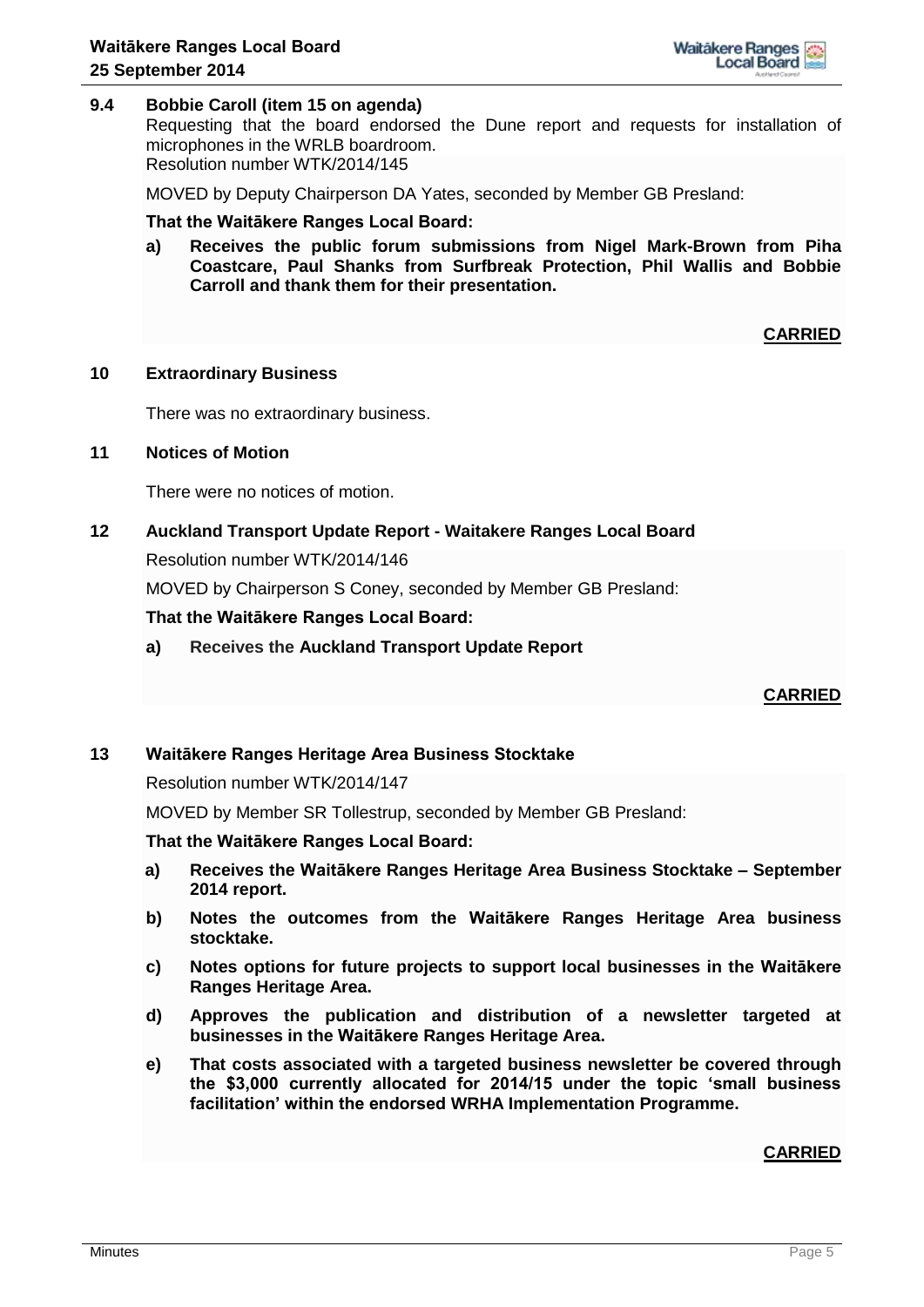#### **Precedence of Business**

Resolution number WTK/2014/148

MOVED by Chairperson S Coney, seconded by Member GB Presland:

#### **That the Waitākere Ranges Local Board:**

**a) Agree that Item 15: Dune Management at Piha – Review and Proposed Management Plan be accorded precedence at this time.**

#### **CARRIED**

#### **15 Dune Management at Piha - Review and Proposed Management Plan**

Resolution number WTK/2014/149

MOVED by Chairperson S Coney, seconded by Member GB Presland:

**That the Waitākere Ranges Local Board:**

- **a) Receives the Dune Management at Piha – Review and Proposed Management Plan, Version 2 – October 2013 report**
- **b) Gives priority to implementing the following recommendations in the plan:**
	- **i. 4.2.2a – a new Memorandum of Understanding (MOU) between Auckland Council and Piha Coastcare will be developed. This will require formal approval from the local board.**
	- **ii. 4.3.2g – no further planting is to be undertaken on the seaward edge of the dune system. Any future proposals for planting on the dunes will need the prior approval of the local board.**
	- **iii. 4.3.3b – a formal access way will be formed at the informal access way at the southern end of the surf club car park.**
	- **iv. 4.4.3a – regular reviews of dune height will be undertaken and if there is significant change in average heights over time options will be considered.**
	- **v. 4.5.2d – design options for the restoration of natural character and enhancement of amenity values in the vicinity of the Moana Stream will be investigated. This will be followed up with consultation with local residents and ratepayers to determine the best approach.**

#### **CARRIED**

Secretarial note: Attachment B – Feedback Summary Spreadsheet was tabled at the meeting. A copy has been placed on the official minutes and is available on the Auckland Council website as a minutes attachment.

#### **Attachments**

A Feedback Summary Report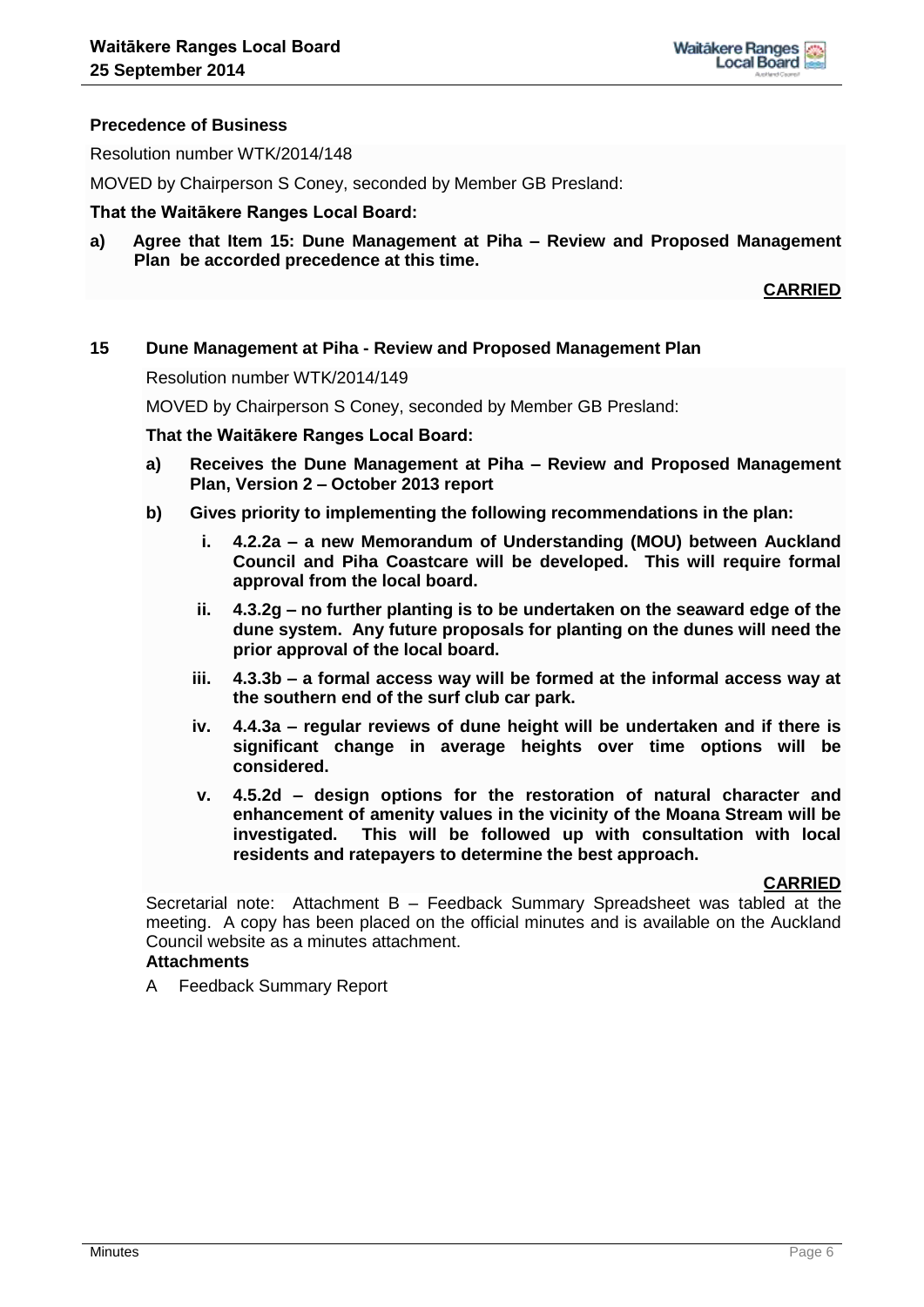

#### **14 Piha Stream Erosion Control**

Resolution number WTK/2014/150

MOVED by Member NR Henderson, seconded by Deputy Chairperson DA Yates:

#### **That the Waitākere Ranges Local Board:**

- **a) Receives the Piha Stream Erosion Control report**
- **b) Approves option 1 (gabions, edgesaver sock and planting of native vegetation) for Piha Stream erosion control to protect council, community and private assets.**
- **c) Approves capital expenditure of up to \$350,000 from the Parks Improvement (general) budget.**
- **d) Notes the desire of the community to retain the grassy area next to the West Coast Gallery to enable access to the stream if feasible.**

**CARRIED**

#### **16 2013/2014 Safeswim Summary Report**

Resolution number WTK/2014/151

MOVED by Member NR Henderson, seconded by Chairperson S Coney:

**That the Waitākere Ranges Local Board:**

#### **a) Receives the report.**

#### **CARRIED**

#### **7 Update from Ward Councillors**

The Waitakere Ranges Local Board received an update from Deputy Mayor Penny Hulse on LTP deferrals and the impact on Local Boards and Liquor Licence applications. She also acknowledged the board members for their continuous support in the Septic Pumpout Programme and acknowledged work done by the officers around the Safeswim Programme.

#### **17 Volunteer Programme Report LSP West**

Resolution number WTK/2014/152

MOVED by Chairperson S Coney, seconded by Member SR Tollestrup:

#### **That the Waitākere Ranges Local Board:**

#### **a) Receives the Volunteer Programme report.**

#### **CARRIED**

Secretarial note: Deputy Chair Yates and Member Henderson declared an interest in this item and took no part in the discussion or voting on the matter.